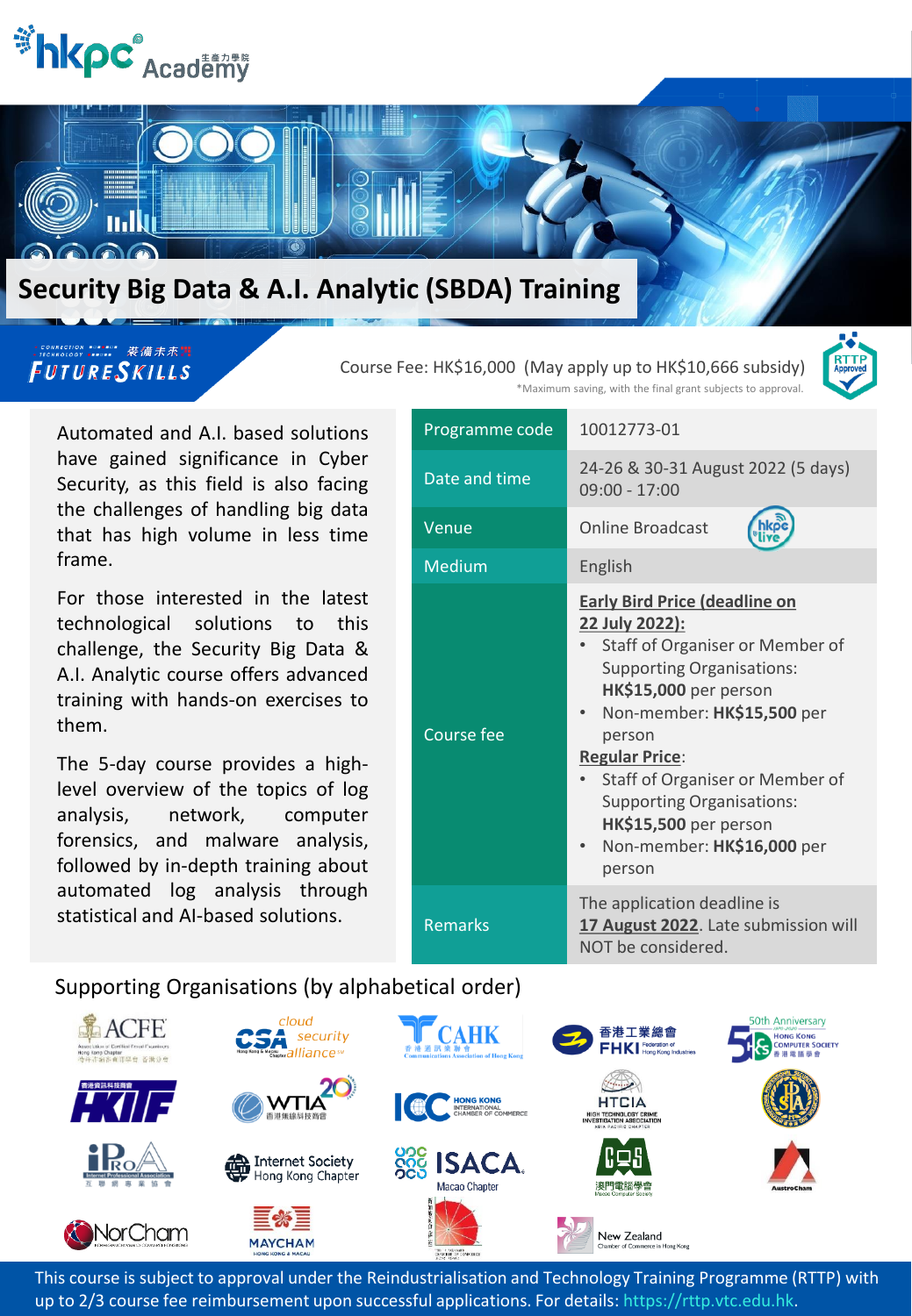

# **Course Outline**

### **Day 1: 24 August 2022 (Wednesday)**

- The Principal of SBDA Log Analysis
	- $\triangleright$  SBDA. How does it help in analysing the log data?
	- $\triangleright$  The Sources. Which sources to start with and how deep to go?
	- $\triangleright$  Log Collection. What actually should we look for?
	- ➢ Quick Analysis. Big Data or "Small" Data?
	- $\triangleright$  Below the 0's and 1's: Network and Computer Forensics
	- $\triangleright$  Regular tools to use in Forensics
	- $\triangleright$  Evidence The sound of the truth
	- $\triangleright$  Ways to protect your pieces of evidence

# **Day 2: 25 August 2022 (Thursday)**

- One Step Forward Malware Analysis
	- $\triangleright$  How does malware analysis help in SBDA? Static & dynamic analysis
	- ➢ Tools for Static Analysis: Yara Rules, HexEditor, Pyew, AnalyzePE, PEscanner, PEframe, PEcheck
	- $\triangleright$  Framework for dynamic analysis: Cuckoo framework
	- $\triangleright$  Ready? Let's start to trace the malware now!
	- $\triangleright$  Threat Analysis. What actually happened behind the malicious codes?
	- ➢ The Smarter Techniques: Automated Log Analysis with Statistical and A.I. **Solutions**
	- ➢ Two More Advanced Techniques: Machine Learning & Artificial Intelligence

#### Inquiry Ms HUANG | +852 2788 5421 | sophiehuang@hkpc.org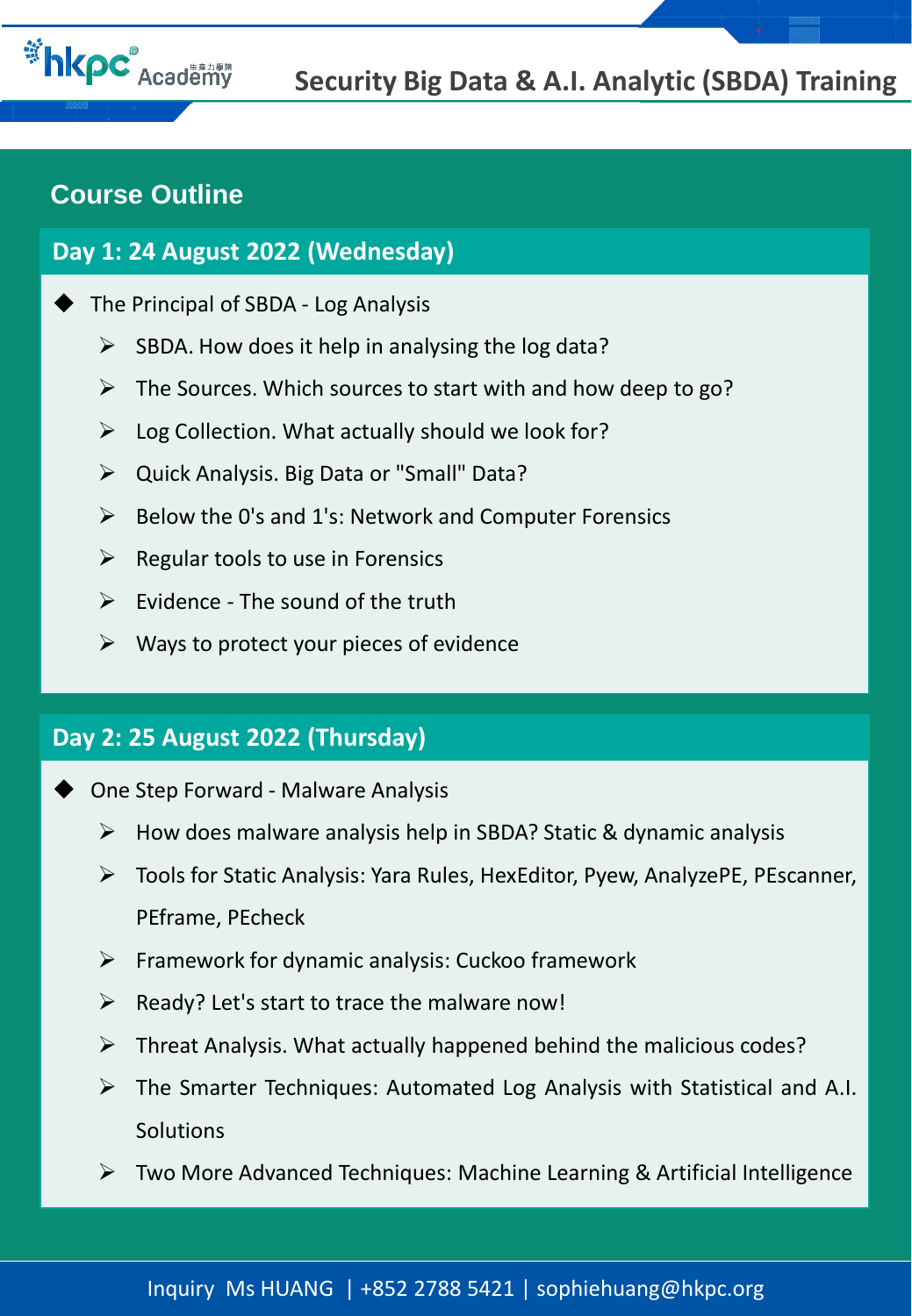

# **Course Outline**

# **Day 3: 26 August 2022 (Friday)**

- Dig, dig, dig... The Searching Techniques
	- ➢ Managing SQL & NoSQL databases Similarities & Differences
	- $\triangleright$  Use Elasticsearch to search for security data
	- $\triangleright$  Visualise your search with Kibana Dashboard
	- $\triangleright$  Get your hands dirty Analyse the malware with relevant tools, pragmatically triage an incident define level of severity and uncover hidden IoCs

## **Day 4: 30 August 2022 (Tuesday)**

- Minority Report: Time-based Correlations
	- $\triangleright$  The Databases
	- $\triangleright$  The Analytics
	- $\triangleright$  How do these link?
	- $\triangleright$  The Ultimate Goal Predict the outcomes

## **Day 5: 31 August 2022 (Wednesday)**

- See the Unseen Correlation Techniques
	- $\triangleright$  Get familiar with mathematical and statistical analysis to correlate with
	- $\triangleright$  Use simple but effective correlation matrices
	- $\triangleright$  Go back to your logs again and learn something you have not thought about before
	- $\triangleright$  Realize hidden correlations among past and present events and find the source of the security incident

#### **RTTP Training Grant Application**

Companies should submit their RTTP training grant application for their employee(s) via <https://rttp.vtc.edu.hk/rttp/login> at least two weeks before course commencement. Alternatively, the application form could be submitted by email to [rttp@vtc.edu.hk](mailto:rttp@vtc.edu.hk) along with supporting documents.

#### Inquiry Ms HUANG | +852 2788 5421 | sophiehuang@hkpc.org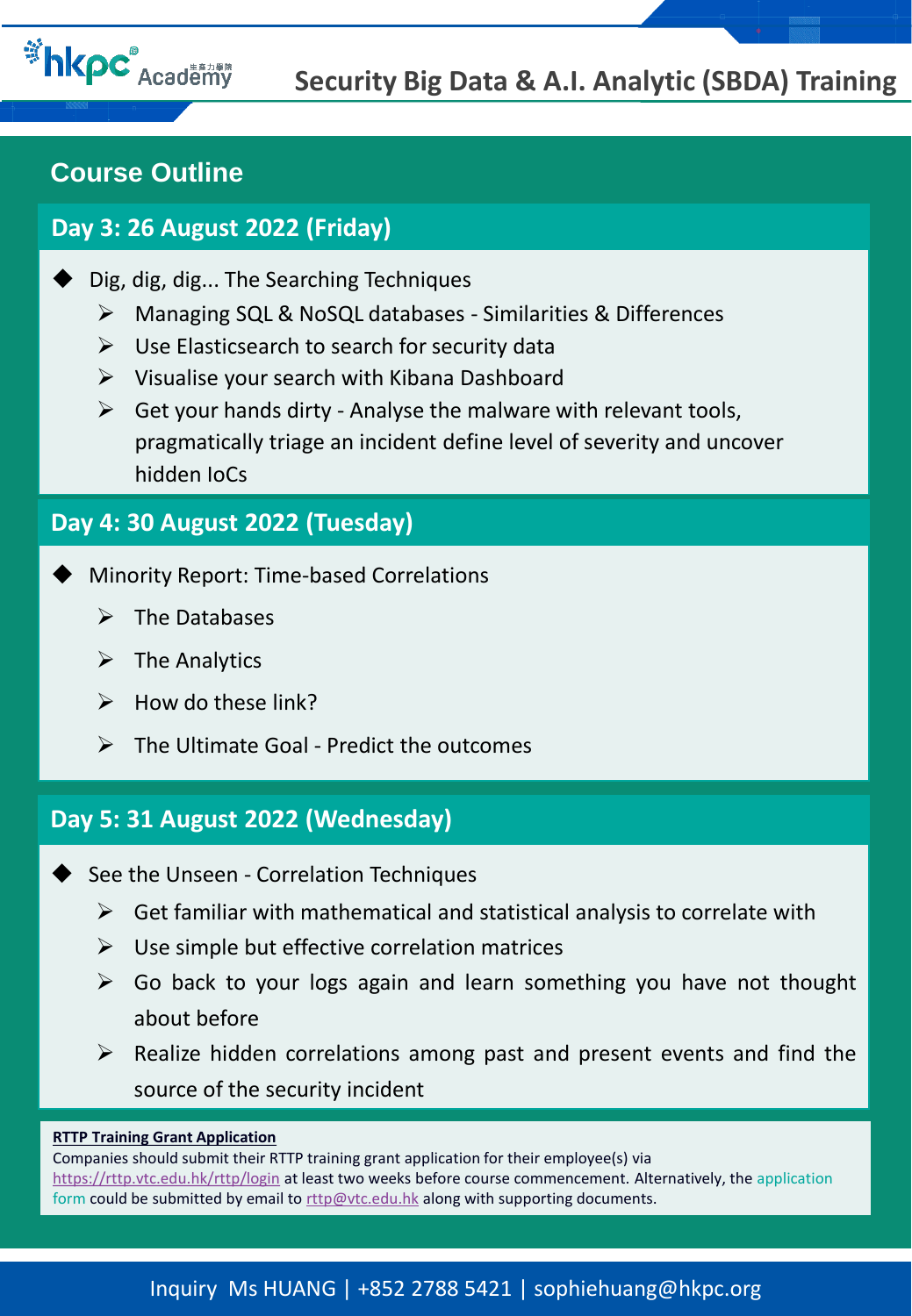

#### **Target Audience**

The course is recommended for system administrators, incident response experts, security analysts and ethical hackers, who would like to gain up-todate knowledge of the potential that the application of A.I. offers in their respective fields.

### **Certificate of Training**

Participants who have attained 75% or more attendance will be awarded an Attendance Certificate.

# **Trainers**

### **Mr Ferenc FRÉSZ**

*CEO, Cyber Services Plc*

Ferenc FRÉSZ has gained 2 decades of experience in ethical hacking, IT and information security, also leading approximately 1,500 successfully completed international and domestic IT and information security projects, mainly related to critical information infrastructure protection.

Ferenc, as the former head of the Hungarian government cyber security centre (Cyber Defence Management Authority within the National Security Authority, Ministry of Justice and Public Administration), was the iconic figure of the creation of the national information security law in 2013. He was the most important national cyber representative in numerous NATO and EU cyber defense projects and procedures, as well as being a Core Technical Planner of NATO Cyber Coalition Exercises. In 2015, Ferenc was appointed the primary technical contact point for Hungary in the Memorandum of Understanding in Cyber Defence between NATO and Hungary. Ferenc received a ministerial award for excelling public service in 2012.

Before his remarkable public service as the Strategic Lead of the most significant private IT company in Hungary, Ferenc was responsible for Information Management and Business Intelligence business development. Prior to becoming the Head of IT at Budapest Airport, Hungary, Ferenc participated in the establishment of the IT infrastructure of HungaroControl Public Limited, the National ANSP (air traffic service provider) of Hungary.

Besides his successful public service and private business activities, Ferenc is a regular speaker at various cyber security events and conferences all over the world.

Ferenc strongly believes in business-to-business and business-to-government partnerships. As such, he actively supports knowledge transfer from the business environment to boost national capabilities. Also, Ferenc is the Course Lead Trainer at Cyber Institute Ethical Hacking Course.